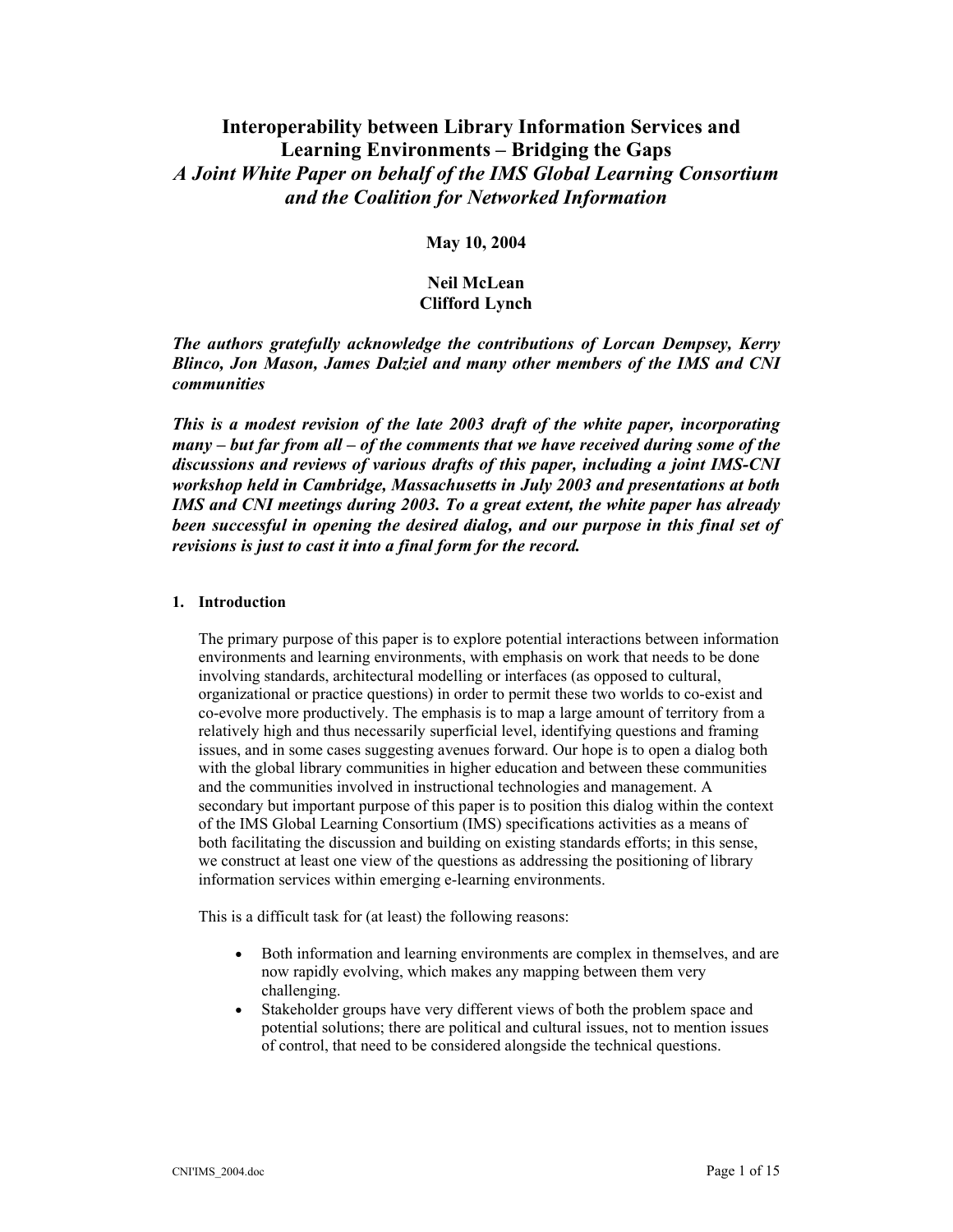- There is a constant tension between the pressures to solve immediate problems with "quick fixes" and the need to build sustainable, long-term open systems frameworks
- Terminological confusion abounds around the term "repository" and around the terms associated with managing digital content. Repositories are a particular problem in that numerous groups are building or defining systems that they describe as repositories – all of which are different!
- The library communities are largely unfamiliar with the work done by IMS and allied groups; IMS, in turn, is often unaware of relevant work happening in library automation, digital libraries, or related areas.
- The library communities are unfamiliar with the processes and terminology used within the IMS community.
- There is really no process or organization even roughly analogous to IMS that spans the relevant library communities, so it is difficult and complex for IMS to determine how to most effectively engage the many groups concerned with the development of information environments.
- The library perspective is only one dimension of the input required to further develop the IMS DRI framework. In particular, the remit of IMS is not limited to higher education; it also involves corporate, government and K-12 settings where very different assumptions about both infrastructure and the roles of libraries apply.
- The library and digital library worlds do not have a well-articulated, welldeveloped consensus reference model similar to the IMS Digital Repositories architecture.
- The cultural contexts are not well understood, yet have deep implications for more technical design choices. For example, it is not clear to what extent mutual distrust among participating entities needs to be designed into the work.

This paper is intended to be used as a basis for stimulating further discussion and analysis on the issues and will be circulated widely to international library communities.

## **2. Scope**

Given the exploratory nature of this White Paper in addressing interactions between information and learning environments, the scope is necessarily fairly broad. The task of refining the requirements in terms of work items for specifications (within the process context of the IMS or other venues) is considered to be beyond the scope of the White Paper.

The discussion will build on the technical challenges identified in the 2001 IMS White Paper on Digital Repositories, namely:

- Identification of common functions which can be used across services to present a common interface.
- Harmonisation and/or mapping of meta-data at appropriate points, and mechanisms for handling multiple meta-data records describing a single object.
- Common functions for components to interoperate within institutional (single) learning and information management environments.
- Common approaches to authentication, intellectual property management, and trade.
- Bi-directional search gateways and use of parallel protocols for interoperation between environments and institutions.
- The role of supporting services including Directories and Registries, People and Profile information in access management, resource discovery, and trade in assets.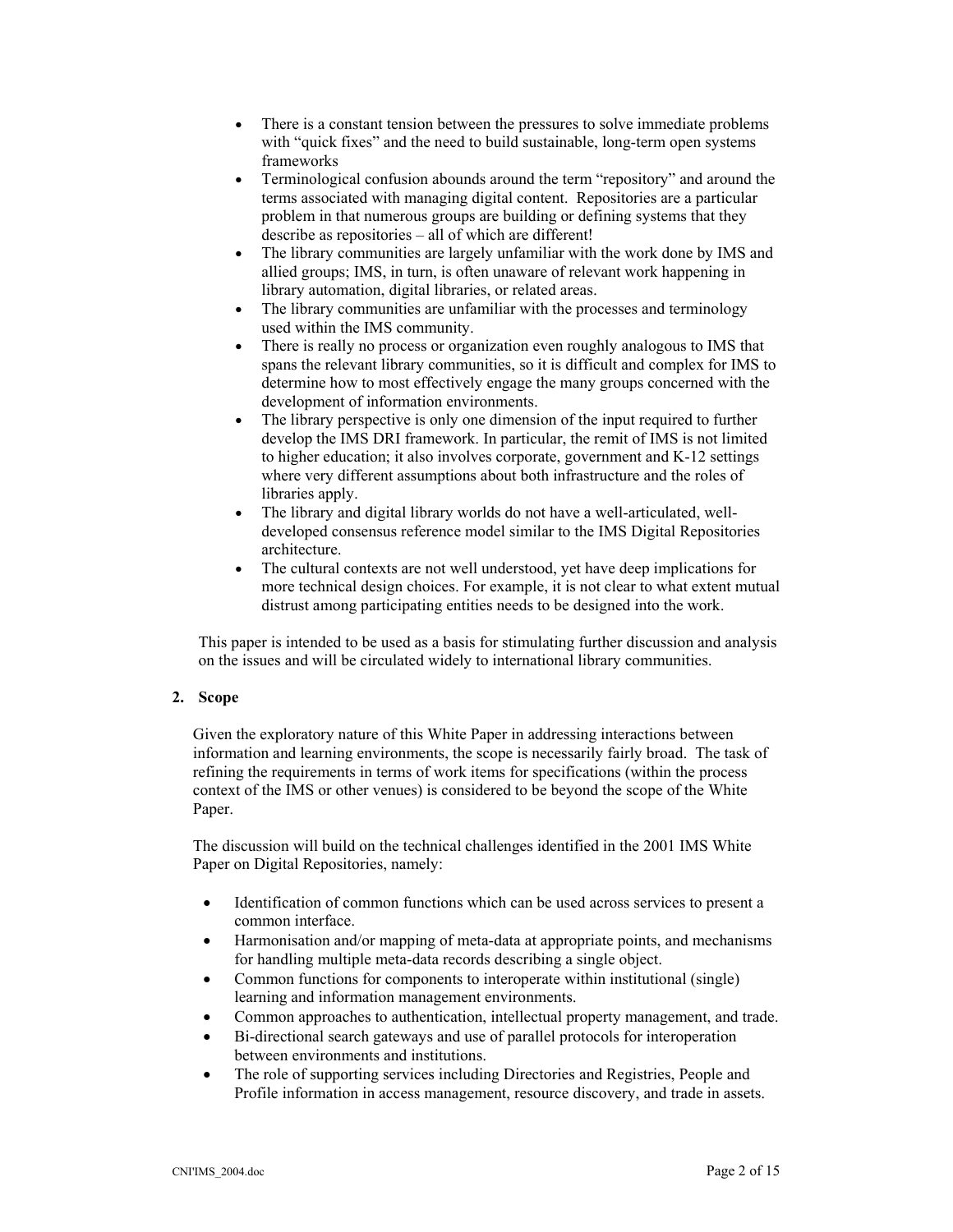There will be discussion of the problem space in terms of networked information discovery and retrieval, and interfaces between repositories in the library domain and current learning management systems, interfaces between third party commercial information systems licensed by the library and learning management systems, and common standards to source people information across enterprise systems and library and learning management systems.

There will be some discussion also of institutional repository management, metadata issues, authentication and authorisation, and digital rights management, however it is acknowledged that these areas go far beyond the scope of either the instructional management world or the digital library world alone; indeed, in many cases – for example authorization and authentication and digital rights management -- our conclusions are that work is best left to other groups, with some modest effort from the learning management and library communities to articulate specialized requirements and track progress.

Note that we have focused on technical matters here – standards, architecture, interfaces and the like. However, it is essential to understand that unless these efforts are accompanied by a reassessment of broader questions of organizational culture, cost effective solutions, and of roles and responsibilities within higher education institutions, and a renewed commitment for the various units involved to work together, it is unlikely that efforts to achieve technical interoperability will be sufficient to accomplish the real goals of more coherent management, access to, and stewardship over, the broad range of institutional assets relevant to teaching, learning and research.

#### **3. Library information environments**

Libraries have accumulated considerable experience of working in distributed information environments, though these environments are still far from fully successful. Historically, most of the library focus has been on where they actually spend most money – on 'published' resources, which they buy (typically tangible materials such as books, videos, etc) or license (typically digital materials such as abstracting and indexing services, electronic journals, and so on). More recently, however, libraries have been investing more heavily in bringing other materials such as digitized rare and historical materials, and institutional research and learning resources into the distributed information environments.

There is growing acceptance that simply making resources available on the network without an additional layer of services may not be very effective. There are some clear reasons for this, arising from the characteristics of the current generation of network resources. In general, many of these characteristics flow from the fact that resources are made available at interfaces with low levels of interconnectedness between them. This in turn puts the burden of interconnection back on the user, and it means that in many cases the potential value of interconnection is not realized.

The following issues have constrained optimal networked access to information resources:

• Particularly in the electronic environment, resources have been traditionally organized by supplier interests and sources, rather than by scholarly or pedagogical value or user preference.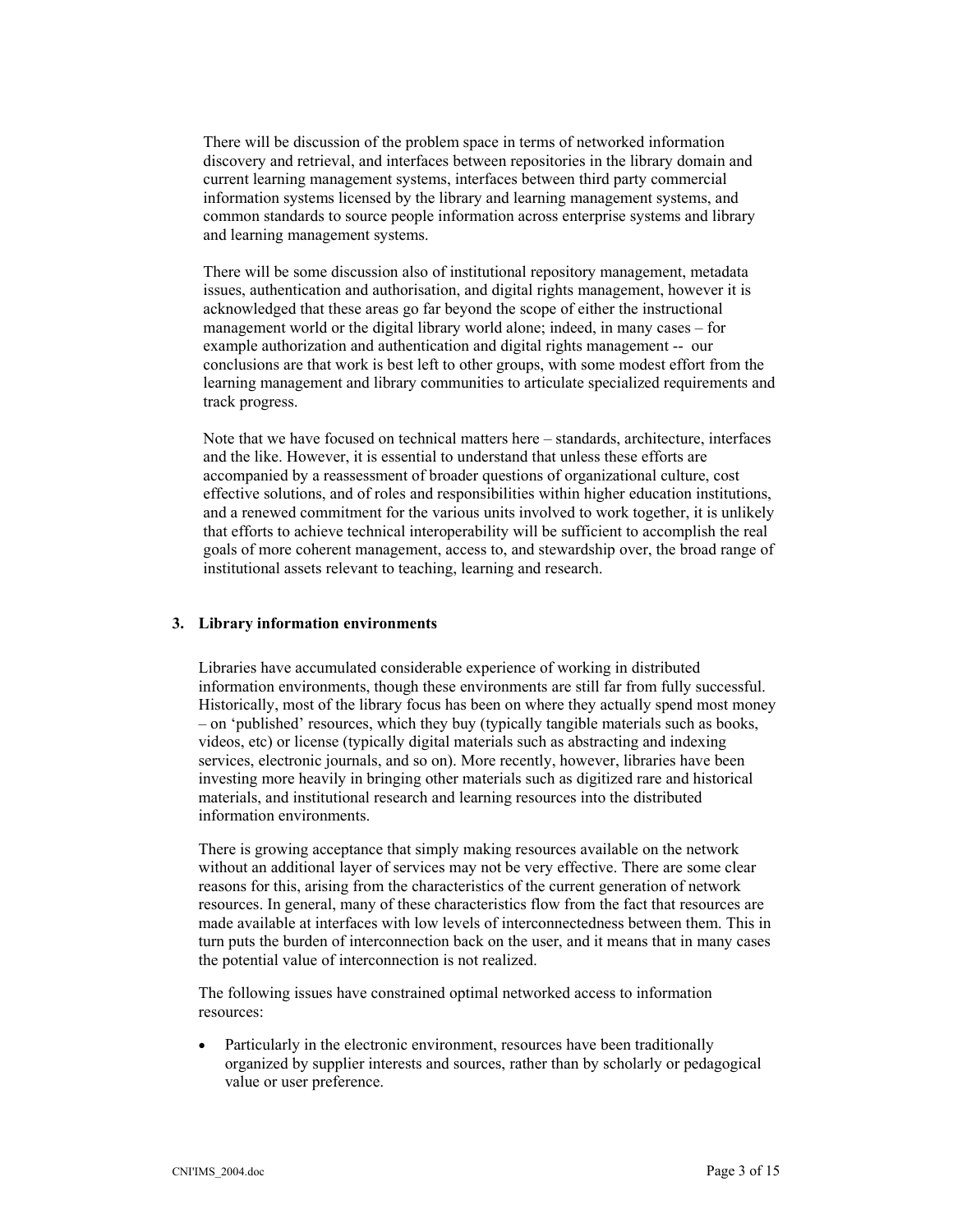- Services have different access characteristics, may require individual login, use diverse data schema and exchange formats, and so on.
- Resources and services are autonomously managed; they have been developed independently with particular service and business goals – and this is particularly difficult when the collection of information resources includes commercial resources on publisher-operated systems and library-provided local materials. This means that within any information process, it may be necessary to interact with several services which do not coordinate their activities. Until recently, these services have been conceived and designed as standalone systems, rather than as parts of a fabric of information resources on a network. So, for example, there are services which allow people to discover the documents of interest to them, there are networked services which accept document requests, and there are packages which can format requests for dispatch to such services. These may not be linked up in such a way that an endto-end process can be automated. Data may not cross boundaries, or may have to be re-keyed or transcribed by the user or by staff.
- The information providers wish to protect the value of resources they make available so in most cases they are tightly controlled with a variety of different terms and conditions. For the libraries, there is usually a need to confirm the identity of users or the integrity of resources. At present identity, access, and rights management services are provided on a service-by-service basis, thus creating significant impediments to use. Indeed, it is not just the value, but the brand identity for many information providers, which means that they are actively motivated to work against seamless federation of resources.
- There are different aggregations of function. For example, a journal aggregator may allow people to discover, request, and have delivered a particular selection of journal articles from a particular selection of publishers, thus promoting the concept of a 'one stop shop'. But in most cases they are still just components since no server will meet all coverage or quality of service criteria. This is not to say that 'one stop shops' are not locally useful, but they inevitably provide partial solutions.
- Resources and services typically say little about themselves to a potential user. Services require the user to have significant advance knowledge of what is available, as well as persistence if they wish to use multiple resources.

Many of the functional requirements discussed in this paper are common across the base of materials that libraries are attempting to manage and form into a coherent whole, as well as to learning management systems. These include identification, resolution, metadata harvesting, and distributed query. Given the variety of resource characteristics and the variety of user requirements it remains unclear as to what it means to create sustainable digital information environments.

To the extent that libraries simply want to incorporate collections of learning objects into their familiar distributed information environments (and we will argue that libraries will want and need to do much more than this!) there is not too much that is unique to the learning object case – unfamiliar metadata that needs to be mapped, possibly new searching interfaces, questions about the granularity and aggregation of learning objects and their sub components, and the like. And perhaps some new preservation headaches.

There are several important concluding points that need to be made here. First, we have titled this section "Library Information Environments"; in earlier drafts we used the title "Information Environments: The Library Perspective" and we need to recognize that there are other important information environment perspectives that will need to be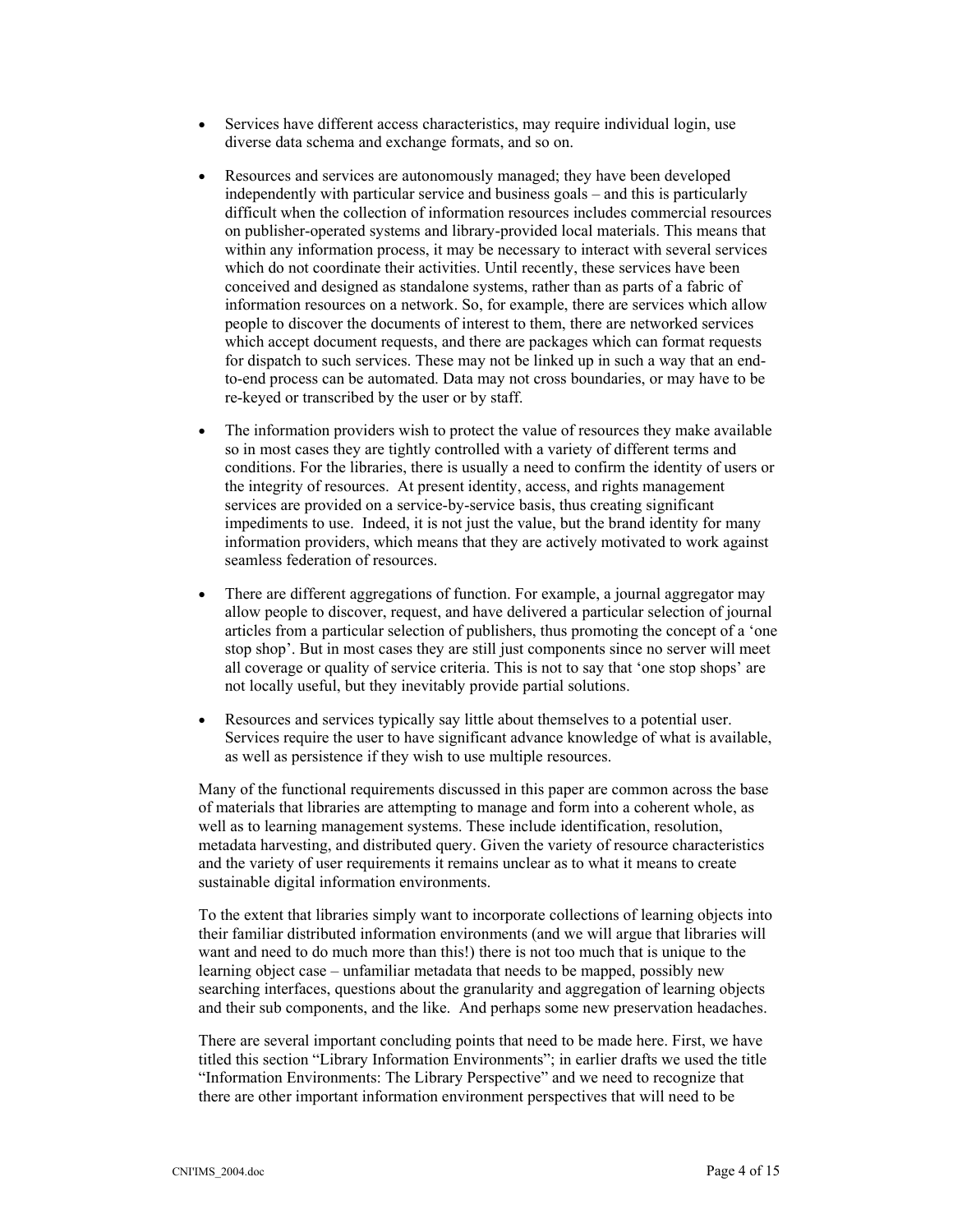considered – notably records management, publishing, and scientific and scholarly data management (particularly in the context of recent efforts concerning "cyber infrastructure" or "e-science"). How these perspectives relate to more traditional library interests and activities is still very much in flux, and there is a great variation among institutional approaches. But all of these perspectives are part of the information environment that learning management must interact with.

Second, while the inclusion of learning objects (as defined by the e-learning community) in library collections is one issue, there is a large disconnect between the traditional focus of the e-learning community on these typically relatively small objects and the growing need to collect, archive, and repurpose much larger and more complex objects at the level of a collaboration or a course. The growing assumption seems to be that these need to be exported from the LMS that may have originally hosted them into other publishing/dissemination and/or archiving systems.

## **4. Library interactions with the e-learning space**

Library systems and e-learning systems actually will, in our view, need to interact in a rich variety of ways. We have already discussed the relatively straightforward case of simply incorporating collections of learning objects into the traditional library "worldview". Here we consider some of the other types of interactions between the two worlds by presenting some simple use-scenarios.

- 4.1 A lecturer wishes to add a seamless link from the course management system to a specific library e-reserve article, then add another link to a broad-ranging search across various repositories for students to search for other similar articles with direct links to full-text versions of relevant articles, once discovered by student searches.
- 4.2 A librarian wishes to ensure that digital rights, copyright and fair-use are properly managed within a collection of resources aggregated by a lecturer for use in the course management system, and then later to preserve any lecturer-created resources within the aggregation, as well as pointers to any external copyright materials.
- 4.3 A student wishes to gain easy access to various learning and information resources across the university with contextual advice on searching techniques, together with online help from a virtual reference desk. The virtual reference desk is able to see previous failed search attempts by the student if the student decides to share these failed searches.
- 4.4 A teacher wishes to automatically gain access to data and computational services within a grid repository at another institution where access to this repository should be anonymous, but the other institution needs to know that the teacher and his/her class members are authenticated at their home institution, and the anonymous access request has relevant attributes for accessing the repository according to the policies for this grid repository.
- 4.5 An IT director wishes to provide a single login point to all staff and students for seamless access to all university systems, but only to the systems they are entitled to use according to the security and policy requirements of each system and the institution itself.

Some extra "activity driven" student use scenarios can be depicted as follows: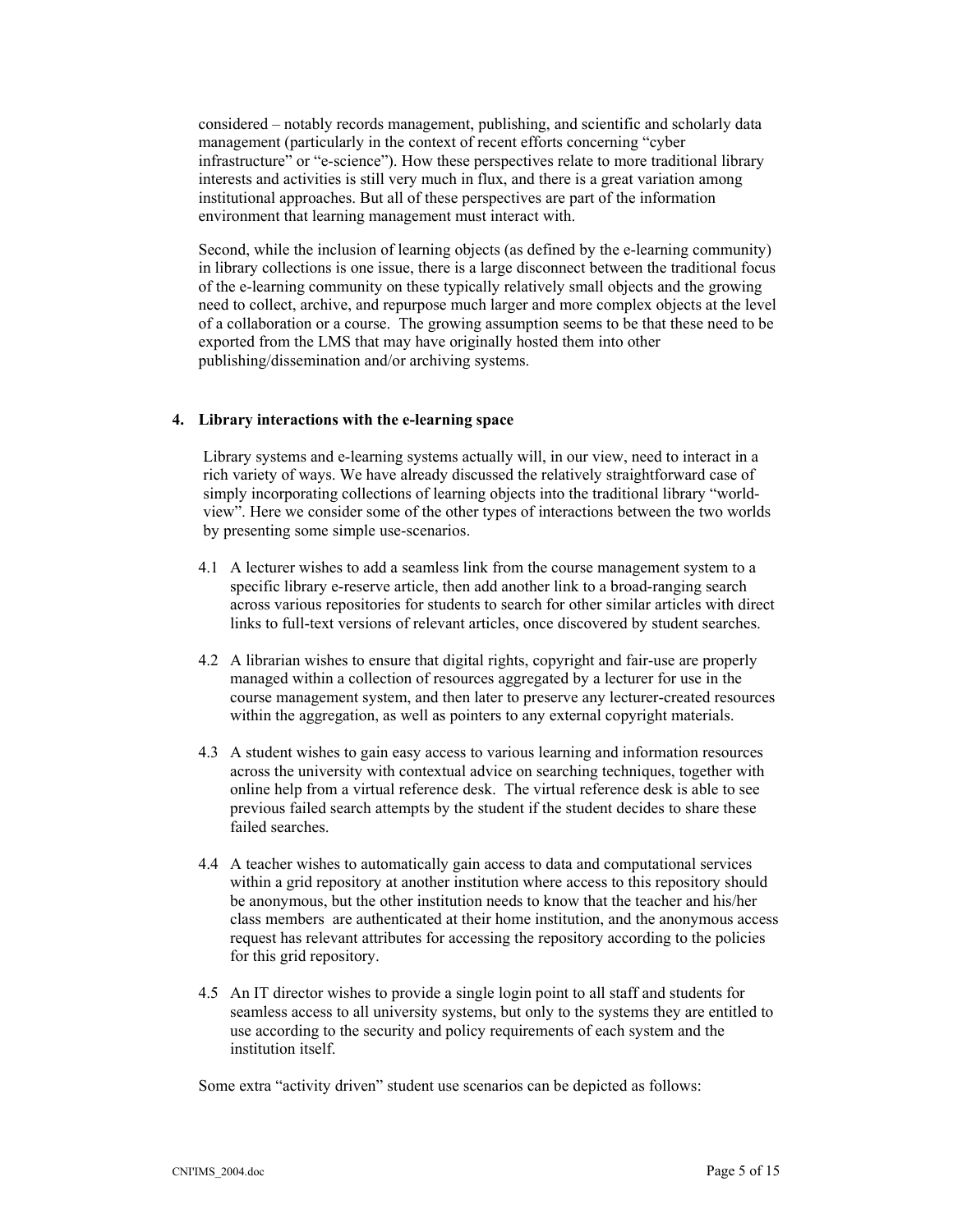- 4.6 A student doing remedial mathematics has used a diagnostic test to identify key gaps in his/her basic mathematical concepts, at which point an automated search system seeks out the ideal mathematical remedial learning object to present to the student based on his/her weaknesses.
- 4.7 A student studying a Shakespeare play is struggling to understand an important soliloquy, so he/she conducts a special type of search for other students across the world who are struggling with the same soliloquy, and then arranges with them to discuss their ideas within a dynamically created asynchronous discussion environment over the coming week. The group may also choose to search for a mentor to assist them.

The dynamic interactions, implied in these use-scenarios, means that teachers and learners begin to find new ways of developing learning activities, which in turn influence the way they use, or wish to use, learning and information content. Any analysis of library service interactions with learning systems environments must take into account the potential transformation of learning activity. This is no easy feat because there is so little documented analysis of e-learning activities.

Some analysis of the current state-of-play is necessary in order to provide a context for exploring new levels of functional interaction. Until recently, most learning and information content was tightly bound in learning management systems, although URL references to internal web sites were frequently used. Through this phase of development content has been incorporated in learning management systems in a variety of ways, mostly "hand-created" by the lecturer.

Transparent links between library systems and learning management systems (LMS) have been rudimentary, and students have had to either logout of the learning management system to pursue a reference held in the library in an ereserve-type repository, or the lecturer has had to obtain an html or pdf document for mounting within the LMS. Note that particularly in the context of the TEACH act in the U.S., for example, there are going to be requirements to handle streamed audio and video, not just static documents.

Both approaches mean that the learning activity is relatively static as an exercise and there is no opportunity to move between information resources and the learning activity in runtime mode. Given this situation, there has been a lot of interest over the past year or so in developing links between library systems and learning management systems to facilitate seamless interaction during the uploading into the LMS by the lecturer of required resources.

IMS is currently reviewing limited areas of functionality relating to this technical challenge. Much of the current thinking is based on a fairly library-centric view of being able to "push" information resources into the LMS. There has been little thought given to the learner activity perspective where the learner may wish to draw on any number of information resources either prescribed, or of his or her choosing, at any given moment in the learning activity.

There is a need therefore, to develop more innovative use scenarios in order to map the dynamic functionality required in a "pull" runtime environment.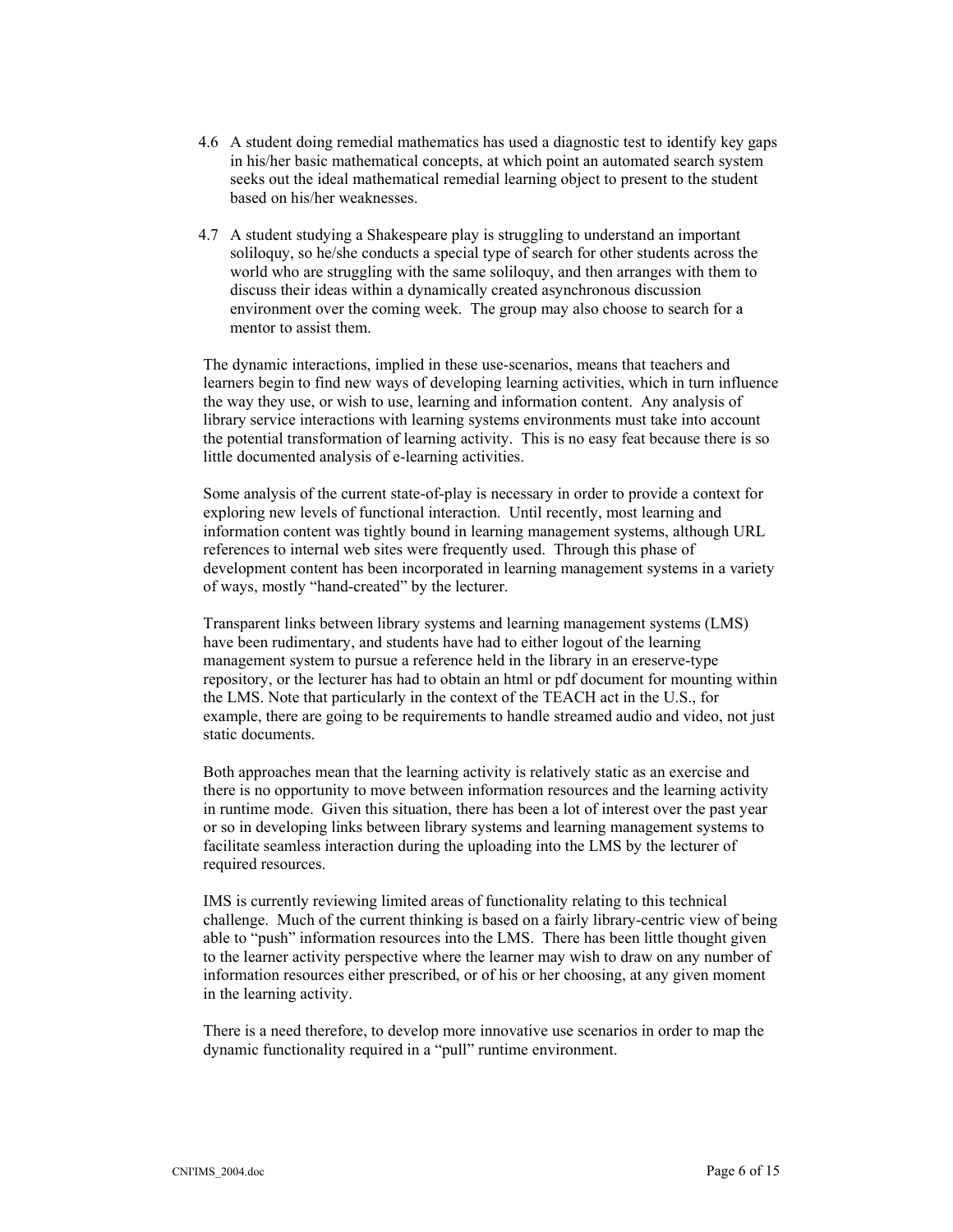From the library perspective the most sensible starting point is to plan both conceptually and practically for the exposing of existing library services into the LMS environment which will include virtual reference services, training modules, access to third party commercial information services and access to bibliographic tools.

Perhaps more interesting, and more challenging than the exposing of existing library services to the LMS, are the import and export of objects that to some extent inhabit both the library and learning management worlds. These might include information structures such as reading lists or personal profiles, for example. A much less clear case is the emergence of electronic portfolios by students; there seems to be little consensus about where these are housed, or indeed about the information policy considerations that surround them. But at the very least they need to reference and incorporate materials from both learning management systems and library environments.

#### **5. Repositories and Stewardship**

There is a major problem developing around the entire area of repositories. From the library perspective there is an emerging concept of institutional repositories; these are archival, stewardship and dissemination systems for content that have a fairly heavy policy component in terms of who can deposit, what metadata is required for deposit, acceptable formats and the implications of format choices for institutional preservation guarantees. Currently, there is no standardization of the interfaces to such repositories at a technical level (though MIT's DSPACE seems to be positioning to be a widely-deployed system and as such might offer an example of a deployed de facto set of interfaces).

It's important to note that these institutional repositories are very much within the higher education context; while there will likely be related constructs within other types of organizations (both commercial and non-commercial), or serving sectors of the public (through commercial offerings or through agencies like public libraries), these developments are still largely speculative. Complementing these various types of institutional repositories are a set of disciplinary and commercial repositories of various types.

Again, speaking at a high level, there will be needs to place both learning objects and larger composite constructs (such as entire courses – in various sense, including both the course "frameworks" and actual populated "instances" of courses within such frameworks -- exported from learning management systems) for archival and records management purposes.

IMS has a concept of repositories for learning objects which is a much lighter-weight concept from a policy perspective, but specified more tightly from a technical point of view. It is clear that institutions will need learning object repositories that are more "transient" than institutional repositories; they will need access to commercial learning object repositories. We need to understand what needs to be done to make an institutional repository capable of functioning as an IMS learning object repository, but to recognize that we will be in an environment where from the IMS perspective there will be multiple repositories (which different policy frameworks); we will need capabilities to allow learning management systems to determine which repositories are available and which are appropriate for different purposes (i.e. transient vs. archival storage of objects). The current OKI activity has not yet addressed these requirements in any detail, and offers another interesting case study of the problem, making available syntax to carry a repository "type" but providing no semantics of the different types.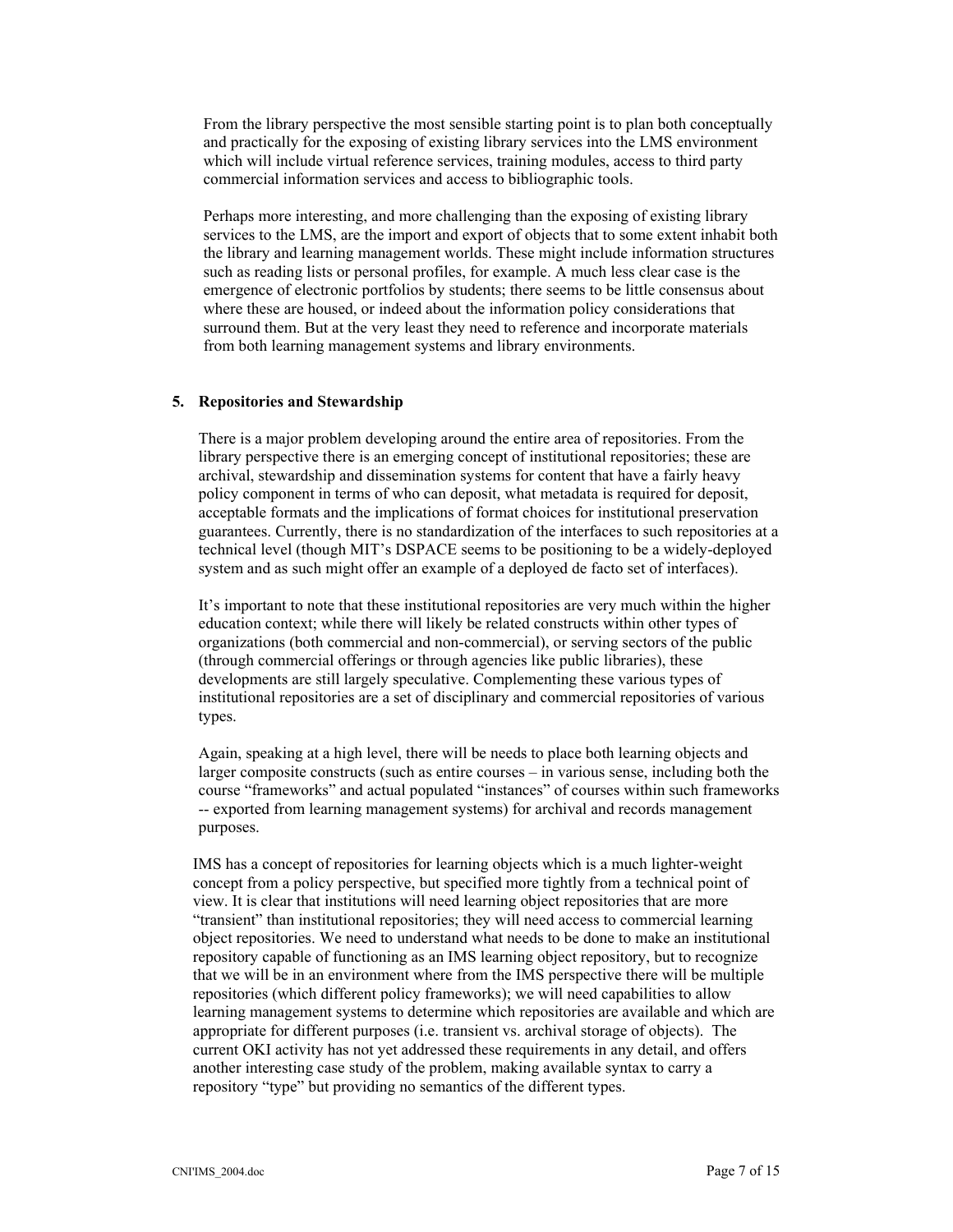It is much worse than a simple dichotomy between institutional repositories and learning object repositories. We also have the emergence of enterprise file systems, content management systems (at the enterprise or more granular level), and the appropriation of the term "repository" by a number of other peripherally related standards efforts (such as JSR 170) as additional sources of confusion.

It seems clear that it will not be enough to agree on terminology, on what is a repository and what is not (and to come up with other names for these related components); we need to recognize that there is a developing ecology of these storage systems, and that we do not understand the assumptions that different architectural models and communities of practice are making about how objects actually flow from one system to another (including across organizational boundaries at all levels), and about when objects are cached, copied, or actually moved; about how the trail of provenance is constructed and when versioning is applied. To take a specific case in point: is the presumption that an LMS contains a repository, or that it only interacts with external repositories and does not have an internal one? What reformatting or validation occurs at repository boundaries? We will need much more clarity on these questions.

In essence academic institutions are only just beginning to grapple with the implications of developing the digital campus that includes the two important concepts of digital information management and e-learning management. Central to both of these key management challenges, is the need to organize and manage the creation flow and use of content. In most institutions content is managed in silos that have little institutional interoperability, and as yet, the dream of aggregated reusable content remains unfulfilled. Given that this situation pertains across information management and e-learning management within the institution, a much more holistic view is required of the functional and technical service layers required to sustain required levels of service.

Part of the challenge here will be to appropriately define *institution-wide* infrastructure components and insist that all sectors within the institution share them. This includes authorization mechanisms, basic identity management, authentication, perhaps persistent identifier systems at a minimum. Library systems and learning management systems should both be prepared to employ institution-wide services here rather than to create their own. Note that this raises some issues for IMS; the infrastructure services that one might reasonably expect to evolve within a higher education institution, or across a community of such institutions, is quite different that what one might reasonably expect from some of the other client constituencies for IMS (i.e. K-12 or corporate settings).

Within the IMS context there is now constructive work being developed around the concept of common services that would support all types of applications and repositories within any given institution including e-learning, research knowledge repositories and grid computing. Service definitions are being developed for common services such as access management, authentication, authorization, metadata schema, digital rights management etc. all of which may lead to a more orderly development of common infrastructure.

#### 6. **Overview of IMS Digital Repositories Interoperability Framework**

The principal focus of the IMS Digital Repositories Interoperability work falls into two categories: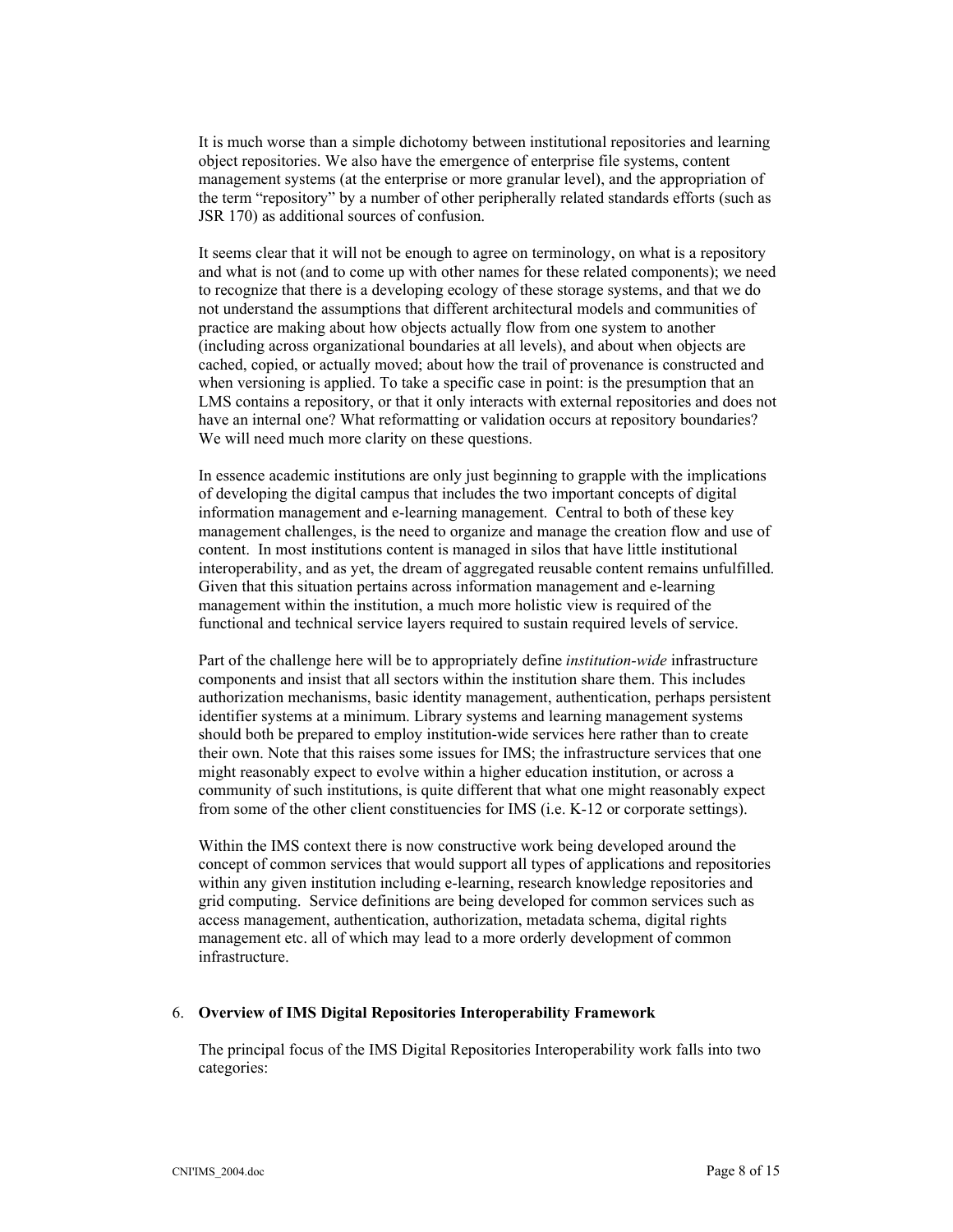- integration of e-learning with existing and emerging online digital services, and;
- newer repository technology to support the configuration, presentation and delivery of learning objects required for learner-centric learning to become a reality.

The Digital Repositories Working Group concentrated on identifying common functions, which can be used across services to enable them to present a common interface.

These common functions cover both desirable and necessary features such as authentication and authorisation, enrolment search, location and retrieval, IPR management, user preferences and profiling and transactions and search gateways across services. It was noted that "Learning object repositories share all the above (either directly or via the LMS they serve) but have the added dimension of supporting contextualised sequencing and navigation and potentially, dynamic branding of objects to a service in runtime."



**Figure 1** 

A generic functional architecture was developed as depicted in Figure 1 and this remains a principal point of reference for future work.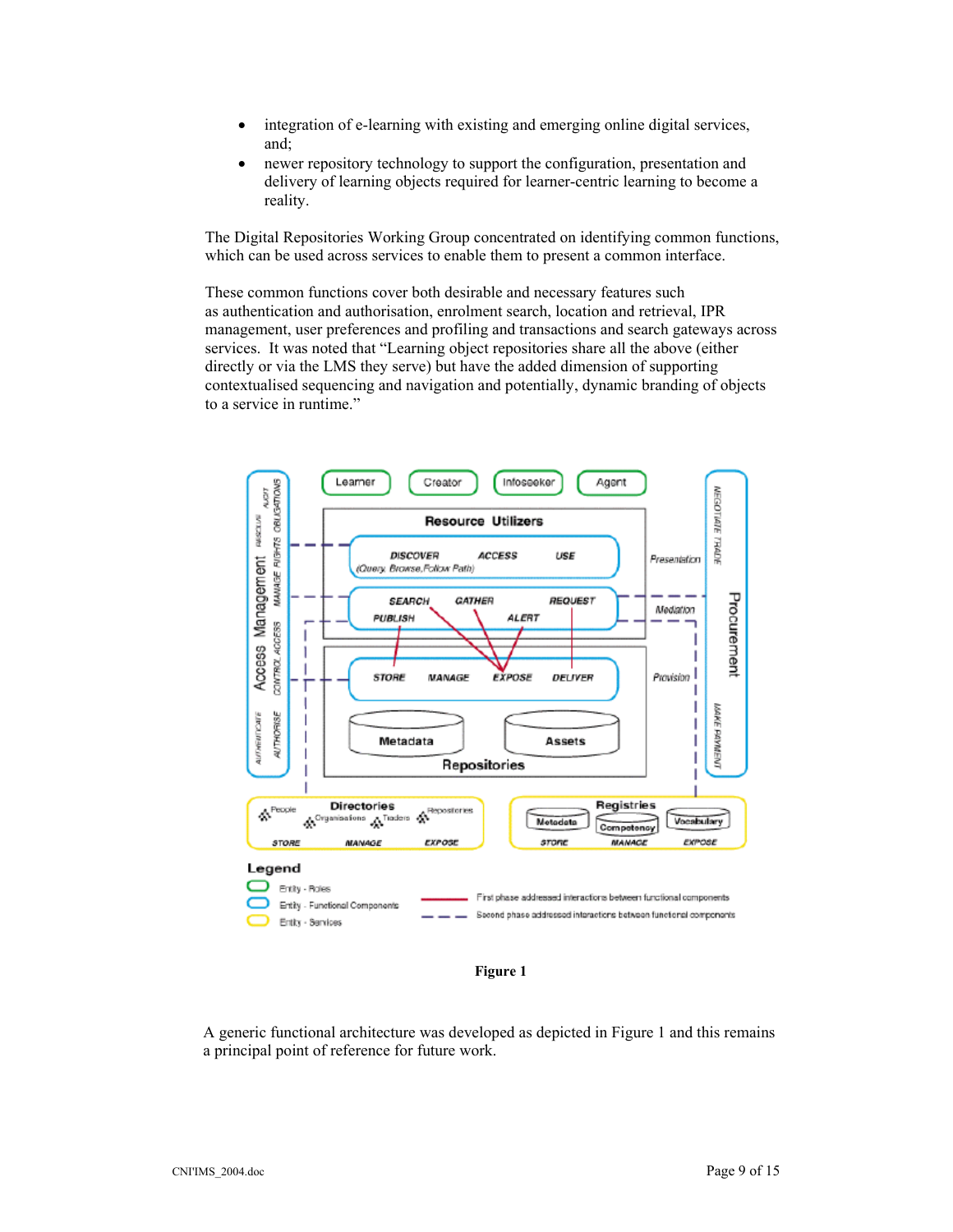Of fundamental importance in developing this functional architecture, was the use of service models as the basis for identifying functional components. It is acknowledged however, that these service models were mostly based on "what-is" rather than "what might-be", and it is important that the library communities engage in some quite lateral thinking with regard to potential service provision in the emerging interactive learning environments.

It is worth noting that the DRI Working Group decided to tackle only a small chunk of the functional architecture as the basis for the first specification and a great deal of work remains to be done to develop a complete set of DRI specifications.

#### 7. **IMS Digital Repositories Framework**

From the IMS perspective, there is still much work to be done to "flesh-out" the Digital Repositories Interoperability Framework.

Much of the work to be done is interdependent with activity being pursued in other IMS Special Interest Groups and in other standards forums. A great deal of coordination is required to avoid the creation of yet more standards "silos". A number of these areas are touched upon here; many bring together common interests of the library and IMS communities.

#### 7.1 Search Services

The IMS DRI specification specifies only a very basic level of "search" and much more work is required in this area. There is little real world experience in the discovery of resources described by LOM metadata. Neither is there a good understanding of the search services over LOM meta data required to support both the end user consumed searches, and the dynamic, high resolution, small result set discovery requirements, implicit in the use scenarios.

Implementation experience of the DRI specification has highlighted a number of issues with the DRI "search". Of these, resolution of two key issues are a priority. Firstly, consistent discovery across distributed repositories requires a detailed definition of "search" logic, indexing policies and presentation. Secondly, the use of a query language which relies on an understanding of the underlying data structure of a repository does not scale in a distributed repository infrastructure. In the past year the IMS has been developing other specifications based on service architectures (eg Enterprise), and working groups have realised that there is a need for a generalised search service which can also query data other than the LOM – eg people data held in learning management systems.

The library services community has valuable experience to contribute to the resolution of these issues. More broadly, there is a great need to connect this work to the established base of technologies pioneered within the library community (eg. Z39.50, SRU/SRW), new initiatives such as the NISO Federated Search program, and to further explore the issues involved in searching across diverse metadata structures (the work of the NSDL will also be relevant here). We should also not overlook the harvesting type approaches pioneered with the Open Archives Initiative for Metadata Harvesting and their relevance to the DRI search problem.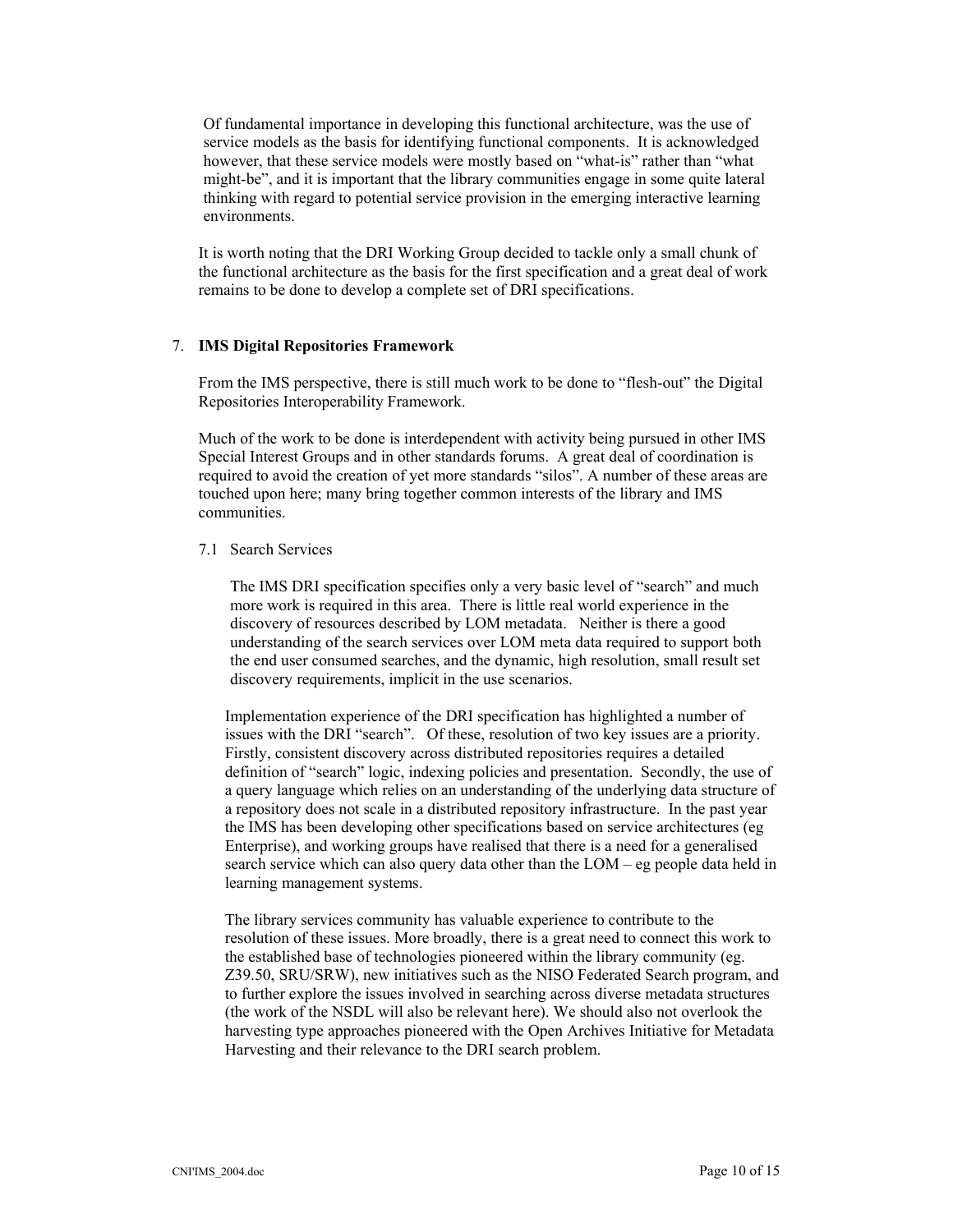7.2 Modeling learning objects/learning activities and information assets.

There is a need to go back to basics for the development of a conceptual model for learning objects, which includes the concept of a distributed service.

In the context of this paper there is also a need to explore a model that shows how an object moves from being an information asset to being a learning object. This would help to clarify what is unique about learning objects; in addition, the process model might be helpful in workflow, metadata and even IPR issues. It is interesting to note that we are beginning to see some signs of the emergence of a discussion within the digital library community about the need to develop common conceptual and architectural models for the "digital objects" that populate various library collections, and this discussion might be usefully connected to an examination of the foundational model for learning objects.

We might then usefully move beyond this discussion of learning objects and activities to also fit related structures such as courses into the modeling.

One of the fundamental problems in dealing with repositories and learning objects (or indeed any other highly structured, rich type of information object) is the extent to which the repository is expected to understand (and hence enforce, verify, manipulate, exploit or otherwise make use of) the semantics of these objects. This set of questions also requires consideration as we revisit the foundational assumptions about learning objects and information assets.

7.3 Identifiers, Locators, Persistent Locators, Resolving Services

The above terms tend to be used interchangeably within the IMS community, which is probably clouding the issues; e.g. the difference between an LCCN, URL, PURL and open URL.

Within IMS, the latest discussions have focused on the DOI which has features across the set, and whilst this has been a useful exchange, it overlooks the difference between these different basic purposes. Libraries and learning management environments should share common technology and infrastructure in this area.

There are really two distinct problems in this area. One is about mechanism – the common technology base and infrastructure which allows for resolution of identifiers, persistent location and the like, as well as the assignment of new identifiers. The second is about identifier semantics: what will be identified, what constitutes sameness or difference, how related objects are connected. It is worth noting that there is some progress taking place in these second sphere such as the Internet2/MACE effort to develop a standard for course identifiers; it is not clear that all interested parties are even aware of this work, much less participating in it.

One thing is clear: the set of objects that need to be addressable (including in most cases persistently addressable, and also to be access-managed independently) within an LMS context is enormously larger than just traditional IMS-style learning objects.

#### 7.4 Metadata

Much of the metadata debate in learning communities has revolved around the use of metadata to describe and manage learning objects.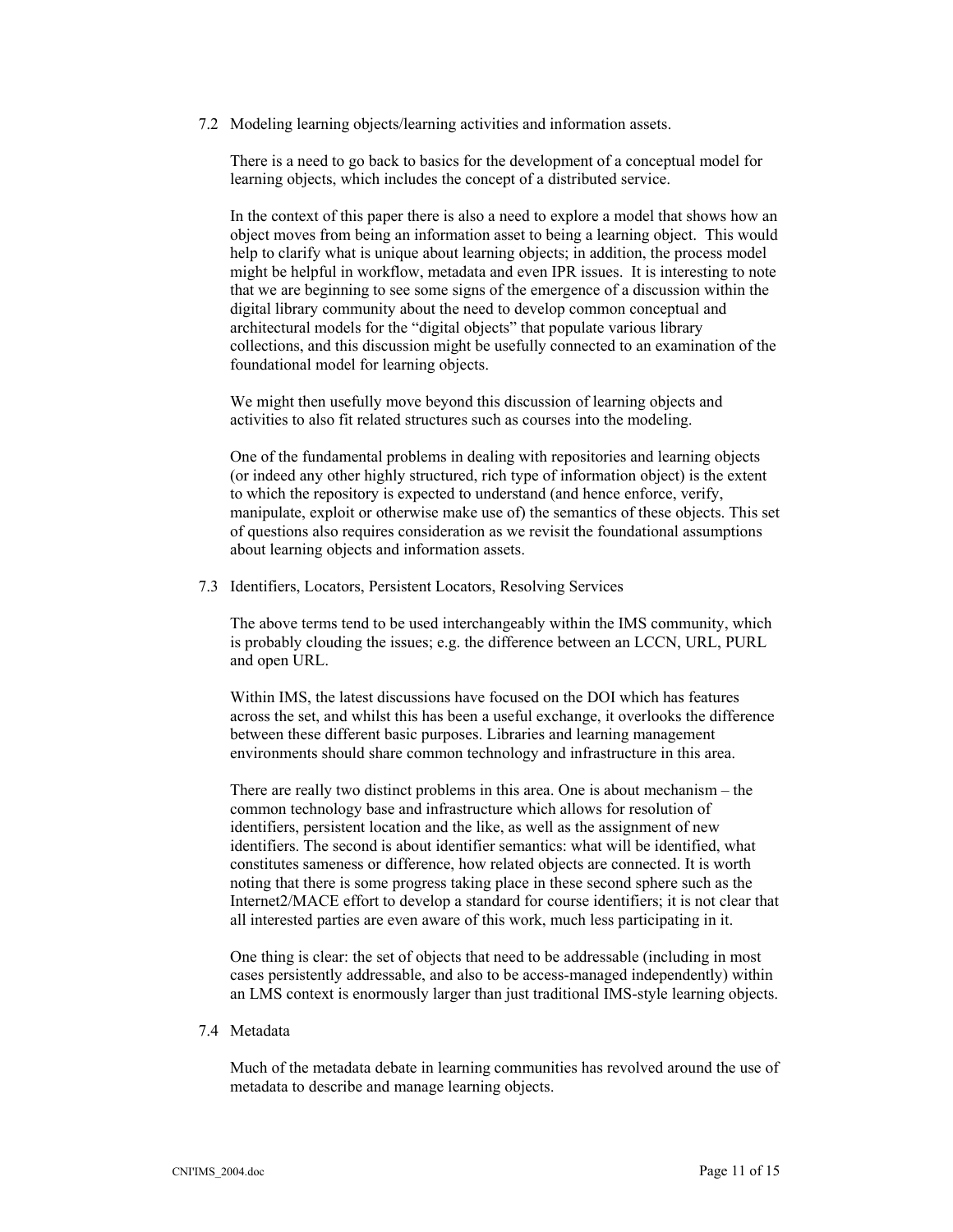Having achieved a common standard, the IEEE Learning Object Information Model Standard (LOM), there is now a great deal of attention being paid to the implementation of the standards within application profiles which also make use of the DCMI standard.

There is a growing realization however that learning activity as distinct from learning objects requires complex metadata infrastructure support which is as yet little understood. This area would include, but would not be limited to, questions such as appropriate metadata of various kinds for courses. Plans are afoot within the various standards agencies to rethink the interoperability agenda, taking into account the diverse ways of mixing and matching learning content and activities attributes such as characteristics, purpose, function and behavior.

A few additional points should be made here. There are many issues beyond descriptive metadata that has been the focus of DCMI and LOM. For example, there has been work on structural metadata in IMS (the content packaging standard), in the digital library community (METS), and elsewhere (MPEG21, for example); we need to understand the relationships between these efforts, and attempt to minimize or mitigate duplication.

Metadata issues are broader than defining data elements. We also need to consider the vocabularies of values that can be used to populate data elements. Here the library community and related groups have made enormous investments over the years, and we need to ensure that we build on these investments.

This broader conceptual exercise is a relatively long-term goal and it is important that the library communities fully engage in the forthcoming debates.

# 7.5 Access management (authorization and authentication)

Access management in the library communities is a label for a range of activities involving identity management and authorization in the context of accessing systems and services. The two most common terms associated with access management are authentication and authorization and there are multiple approaches at the institutional level in terms of providing solutions. One very important development is the Shibboleth system for distributed authorization; this builds upon institutional authentication and identity management systems. The library community, at least in higher education, has now largely developed a consensus that authentication and authorization should be treated as enterprise rather than library infrastructure, although the systems deployed must be capable of supporting library requirements for user privacy and highly controlled release of personal information, for example. We suggest that the learning management system community, at least in higher education, follow the same approach.

#### 7.6 Digital Rights Management (DRM)

DRM remains a confusing, much-discussed, and controversial topic, heavily freighted with political and policy implications. There is a growing recognition that some specific types of rights enforcement may be needed in environments where learning objects and other library materials are shared across distributed networks in an elearning context. In addition, there is a widely-held need in both the library and learning management communities to document rights for materials, and to provide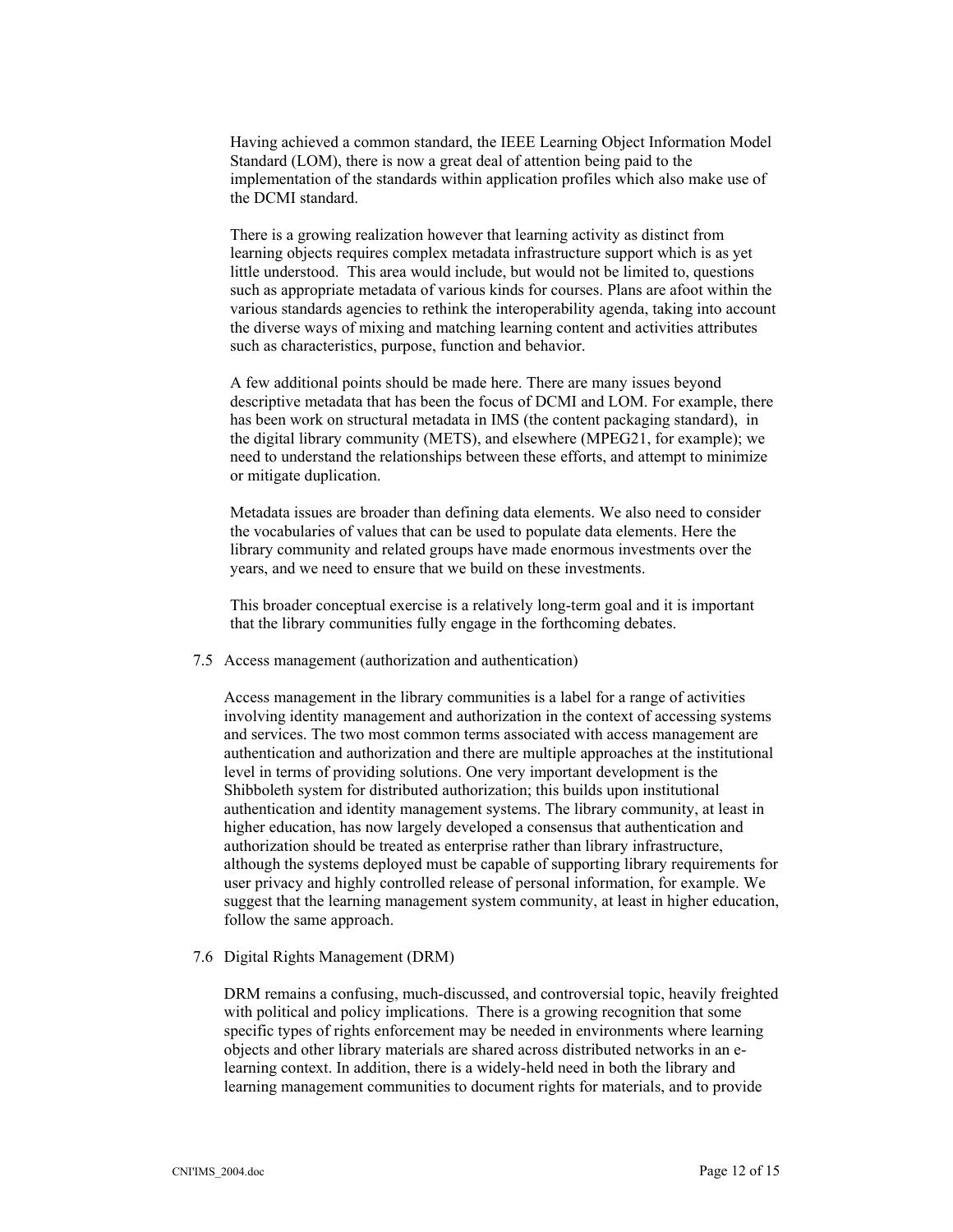automated tools to document rights for new, composite or derivative works by drawing upon rights documentation associated with existing works. In addition, there is a desire to use rights documentation metadata as part of the searching criteria for both library materials and learning objects.

In the area of rights documentation, it seems fairly clear that libraries and learning management communities share common cause and might well take some leadership, perhaps in collaboration with efforts like MPEG21 and the Creative Commons, among others.

The area of rights enforcement is much more complex and controversial. Here the issues involve so-called Rights Expression Languages (sometimes called rights enforcement languages, or restriction expression languages, or even restriction enforcement languages) like XrML or ODRML and systems that interpret and apply expressions written in these languages. Here there is a great deal of activity taking place in other standards forums, such as OASIS, IEEE DREL Study Group, MPEG 21, etc. The situation is further complicated by a thicket of intellectual property claims and competing commercial interests; rights enforcement for higher education and learning management is only a small part of a much broader set of marketplace concerns. It remains unclear what actions should be taken here by either the library community or IMS, together or jointly, other than to be clear about the separation between rights documentation and rights enforcement, and not to let concerns about rights enforcement impede much needed progress on rights documentation..

One practical consideration, at least within the United States higher education community, is the coupling of certain new exemptions to copyright for teaching purposes to the use of various technological controls (not necessarily synonymous with full-blown DRM) through the TEACH act.

#### 7.7 Portal Standards

 Many developers working in the IMS space are very familiar with the capabilities of portal technologies, but there is limited knowledge within either the IMS or the library communities of standards in the portal space or the potential for integration with other architectures including web services, and information feeds (i.e. RSS). The use of portal technologies (for example, so-called "portlets") is now seen as a potentially powerful means of exposing services including library services both within other service domains or as personalized services.

7.8 People information for directories

The IMS communities and the library communities need common standards to source people information across enterprise systems and LMS's. Work is being done in the IMS Enterprise Working Group but the libraries need to have a lot of input on functional requirements from their perspective. They very often have the most comprehensive people database in the institution. This also needs to be connected closely to enterprise-level work on directories and related areas, such as the EDUPERSON initiative. Note that this interacts as well with authorization and authentication.

This is really just the beginning of what needs to be a larger consideration about an infrastructure for people information. We need to sort out how to integrate learner information profiles into this environment, for example. Identities as managed by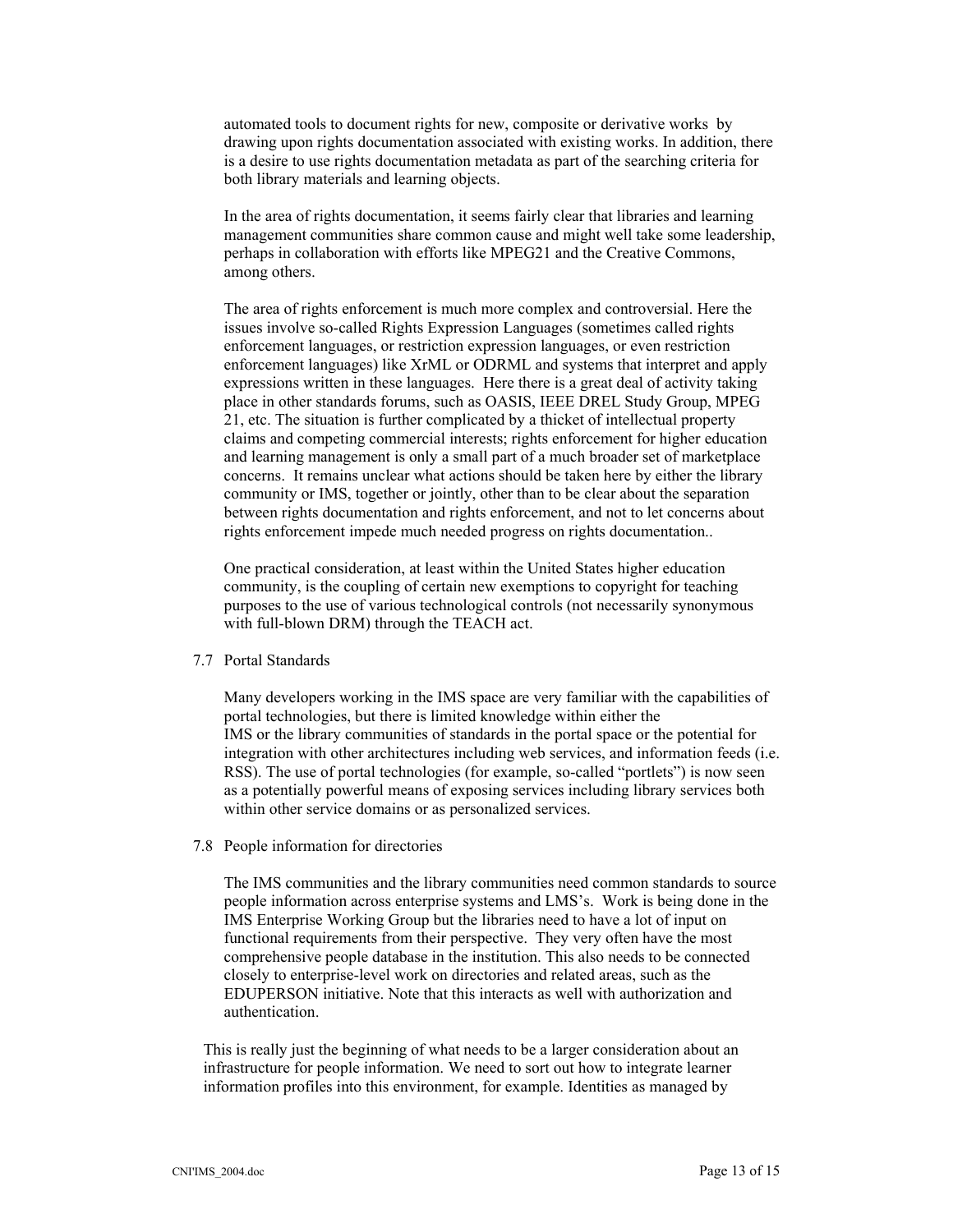institutions will be important not just in the access management context but also in the context of rights documentation (who was the author of this object, and how to I get in touch with this person years later?). On this infrastructure, we can build much better personalization within the LMS environment, and also perhaps develop social services – services that bring together groups of learners with similar interests and compatible experiences into learning communities.

#### **8. Shifting to New Conceptual Models**

The challenge inherent in this analysis is to find common ground that transcends the seemingly endless problems that pervade the current interactions between library/information resources, services and e-learning environments. A principal objective is to define common services and abstractions required to sit over multiple repository types so that they can be used effectively from within either learning environment applications or information environment applications. Of equal importance to interoperability within and between the information and learning environments is the definition and development of common systems and services, such as directories and authentication services.

This approach requires a conceptual shift away from a traditional systems architecture viewpoint to one where applications become defined by the services provided and the services that can be accessed. Groups of functions or services can then be put together more flexibly and new architectures developed which are not restricted by traditional views of systems applications and services.

For example, library systems have long had an integrated library management system connotation when it is now likely that there will be a series of (interoperable) applications covering OPAC's, ereserve, portals and document delivery services which may, or may not, be part of an integrated systems platform.

It will be vital that both the library and e-learning communities look to the possibility of applying service-oriented architectures such as Web Services, which are now the focus of attention in many other industries. All the familiar problems are being addressed in this service-oriented architecture environment, namely: security, identity management, authentication, authorization, administration, privacy, confidentiality, transactions, registry solutions, web services orchestration and workflow solutions.

The IMS DRI functional architecture is capable of embracing these latest developments but there remains a need to identify common services that apply to both library and learning environments.

# 9. **Conclusion**

Where do we go from here? In this paper, we hope that we have supplied a reasonably comprehensive summary of the current key areas of necessary interaction between the e-learning and library worlds, and also some perspective on common services that both of these worlds should draw upon rather than re-develop parochially. The summary has, of necessity, been quite superficial in terms of technical details, but we hope that it will help to facilitate collaborations between people from the different communities that will need to work together to address the issues.